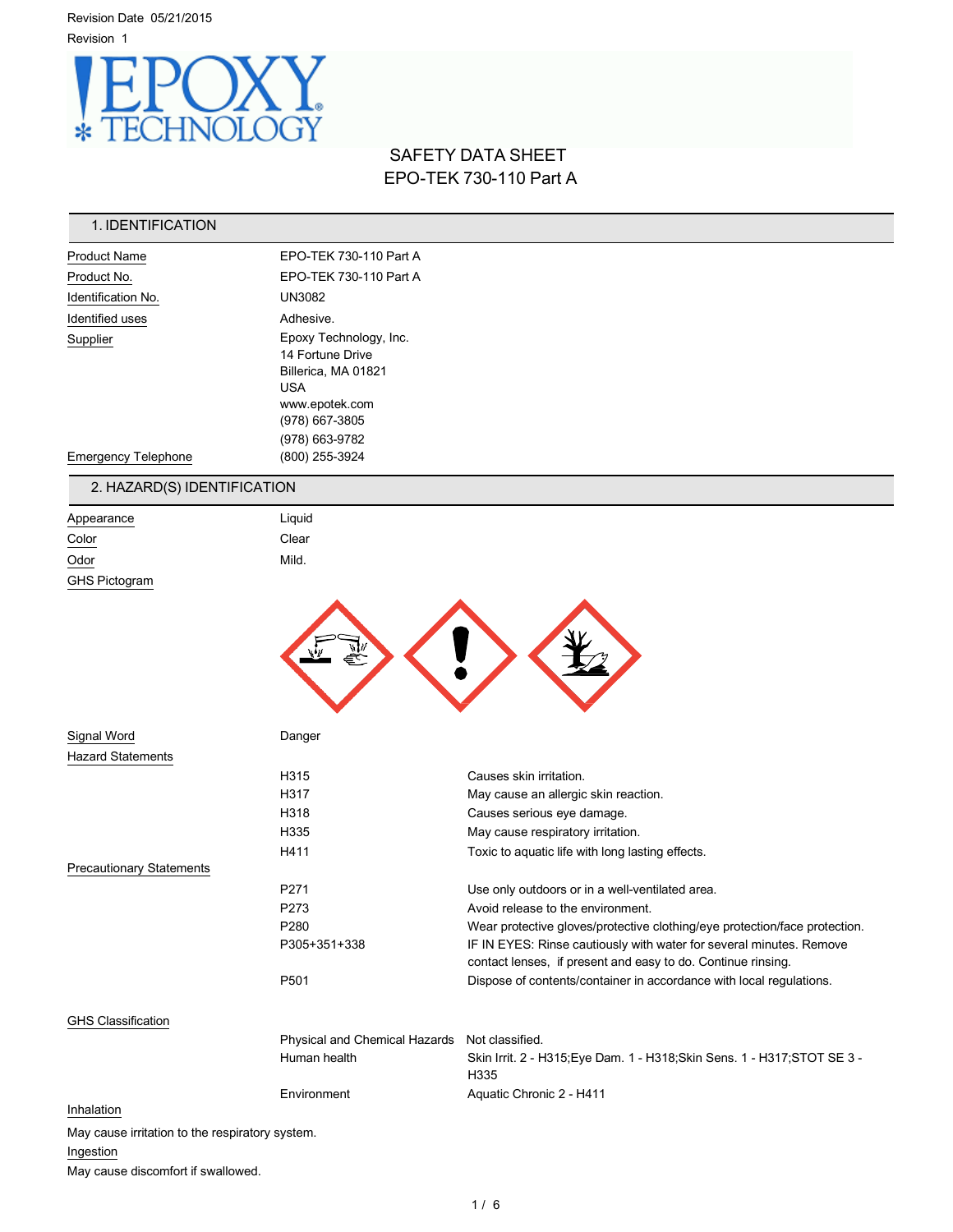Skin Contact

May cause sensitization by skin contact. Irritating to skin.

#### Eye Contact

Extreme irritation of eyes and mucous membranes, including burning and tearing. Risk of serious damage to eyes.

# Epoxy Resin Blend 60-100% CAS No.: Proprietary EC No.: Proprietary GHS Classification Skin Irrit. 2 - H315; Eye Irrit. 2 - H319; Skin Sens. 1 - H317; Aquatic Chronic 2 - H411 Reactive Diluent Blend 10-30% CAS No.: Proprietary EC No.: Proprietary GHS Classification Acute Tox. 4 - H302; Acute Tox. 4 - H312; Acute Tox. 4 - H332; Skin Irrit. 2 - H315; Eye Dam. 1 - H318; Skin Sens. 1 - H317 4. FIRST-AID MEASURES 3. COMPOSITION/INFORMATION ON INGREDIENTS

### Description of first aid measures

Inhalation

Move the exposed person to fresh air at once. Rinse nose and mouth with water. Get medical attention if any discomfort continues. Ingestion

NEVER MAKE AN UNCONSCIOUS PERSON VOMIT OR DRINK FLUIDS! Rinse mouth thoroughly. Get medical attention if any discomfort continues.

Skin Contact

Remove affected person from source of contamination. Remove contaminated clothing. Wash the skin immediately with soap and water. Get medical attention if any discomfort continues.

Eye Contact

Remove victim immediately from source of exposure. Make sure to remove any contact lenses from the eyes before rinsing. Promptly wash eyes with plenty of water while lifting the eye lids. Continue to rinse for at least 15 minutes and get medical attention.

#### Most important symptoms and effects, both acute and delayed

Inhalation

Irritation of nose, throat and airway. Vapors may cause headache, fatigue, dizziness and nausea.

Ingestion

May cause discomfort if swallowed.

Skin Contact

Skin irritation. Allergic rash.

Eye Contact

Extreme irritation of eyes and mucous membranes, including burning and tearing. Corneal damage.

Indication of any immediate medical attention and special treatment needed

Notes To The Physician

Treat Symptomatically.

5. FIRE-FIGHTING MEASURES

Flash point (°C) 93

Extinguishing Media

Fire can be extinguished using: Dry chemicals. Foam. Carbon dioxide (CO2).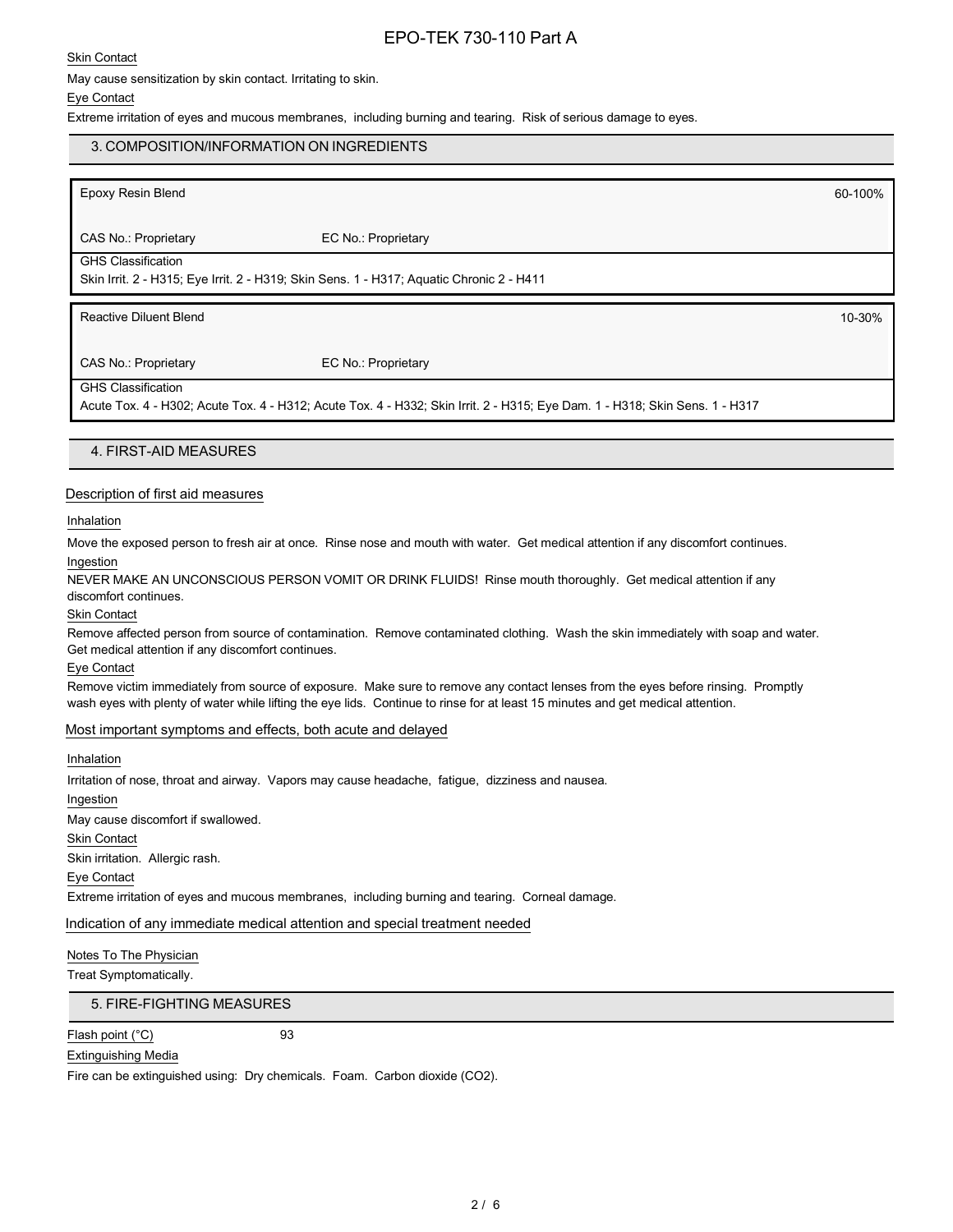Hazardous combustion products

Thermal decomposition or combustion may liberate carbon oxides and other toxic gases or vapors.

Special Fire Fighting Procedures

Avoid breathing fire vapors. Water spray should be used to cool containers.

Protective Equipment For Fire-Fighters

Self-contained breathing apparatus and full protective clothing must be worn in case of fire.

# 6. ACCIDENTAL RELEASE MEASURES

Personal Precautions

Wear protective clothing as described in Section 8 of this material safety data sheet.

Environmental Precautions

Do not discharge onto the ground or into water courses. Avoid release to the environment.

Spill Clean Up Methods

Stop leak if possible without risk. Absorb in vermiculite, dry sand or earth and place into containers. Flush with plenty of water to clean spillage area. Do not contaminate water sources or sewer.

### Reference to other sections

For personal protection, see section 8.

#### 7. HANDLING AND STORAGE

#### Handling

Avoid spilling, skin and eye contact. Keep away from heat, sparks and open flame. Do not eat, drink or smoke when using the product. Avoid inhalation of vapors.

Storage

Store at moderate temperatures in dry, well ventilated area. Keep container tightly sealed when not in use.

Storage Class

Chemical storage.

Specific end use(s)

The identified uses for this product are detailed in Section 1.2.

8. EXPOSURE CONTROLS/PERSONAL PROTECTION

Protective Equipment



Process Conditions Provide eyewash station. Engineering Measures Provide adequate general and local exhaust ventilation. Respiratory Equipment If ventilation is insufficient, suitable respiratory protection must be provided. Hand Protection Wear protective gloves. Eye Protection Wear tight-fitting goggles or face shield. Other Protection Wear appropriate clothing to prevent any possibility of skin contact. Hygiene Measures

DO NOT SMOKE IN WORK AREA! Wash hands at the end of each work shift and before eating, smoking and using the toilet. Promptly remove any clothing that becomes contaminated. Use appropriate skin cream to prevent drying of skin. When using do not eat, drink or smoke.

# 9. PHYSICAL AND CHEMICAL PROPERTIES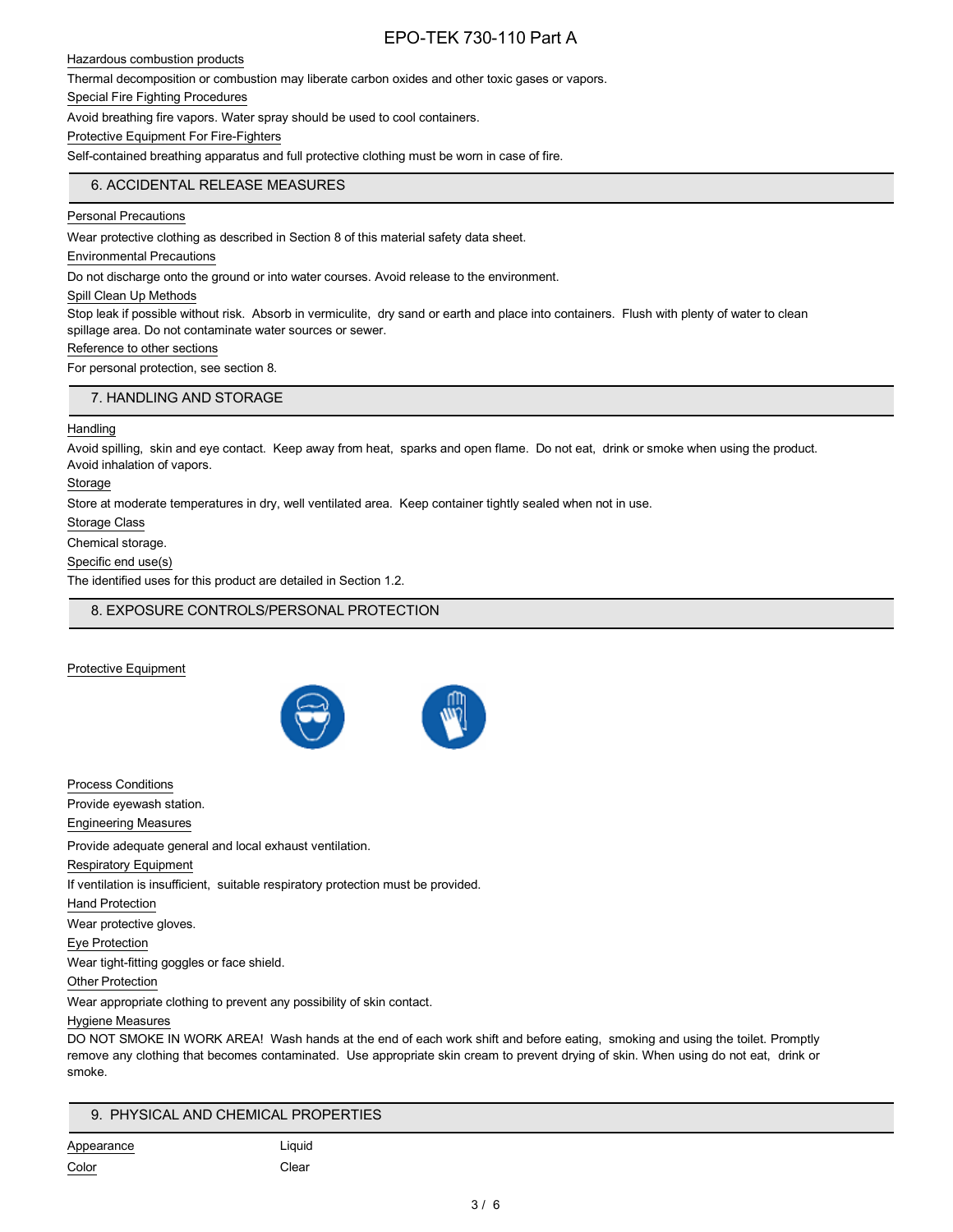| Odor                  | Mild.                      |
|-----------------------|----------------------------|
| Solubility            | Slightly soluble in water. |
| Vapor density (air=1) | >1                         |
| Evaporation rate      | <buac< td=""></buac<>      |
| Flash point (°C)      | 93                         |
|                       |                            |

# 10. STABILITY AND REACTIVITY

#### **Reactivity**

Reaction with: Strong oxidizing agents. Strong reducing agents. **Stability** Stable under normal temperature conditions. Hazardous Polymerisation Will not polymerise. Conditions To Avoid Avoid excessive heat for prolonged periods of time. Avoid heat, flames and other sources of ignition. Avoid contact with oxidizers or reducing agents. Materials To Avoid Strong oxidizing substances. Strong reducing agents. Hazardous Decomposition Products Fire creates: Carbon monoxide (CO). Carbon dioxide (CO2).

11. TOXICOLOGICAL INFORMATION

Toxicological information

No information available.

# 12. ECOLOGICAL INFORMATION

**Ecotoxicity** 

Toxic to aquatic organisms, may cause long-term adverse effects in the aquatic environment.

Acute Fish Toxicity Very toxic to aquatic organisms. **Degradability** No data available. Bioaccumulative potential No data available on bioaccumulation. Mobility: The product has poor water-solubility. Other adverse effects Not known.

13. DISPOSAL CONSIDERATIONS

### Disposal Methods

Dispose of waste and residues in accordance with local authority requirements.

### 14. TRANSPORT INFORMATION

| UN No. (DOT/TDG)                | UN3082                                                                  |
|---------------------------------|-------------------------------------------------------------------------|
| UN No. (IMDG)                   | 3082                                                                    |
| UN No. (ICAO)                   | 3082                                                                    |
| DOT Proper Shipping Name        | ENVIRONMENTALLY HAZARDOUS SUBSTANCE, LIQUID, N.O.S. (Epoxy Resin Blend) |
| <b>TDG Proper Shipping Name</b> | ENVIRONMENTALLY HAZARDOUS SUBSTANCE, LIQUID, N.O.S. (Epoxy Resin Blend) |
| DOT Hazard Class                |                                                                         |

<sup>9</sup>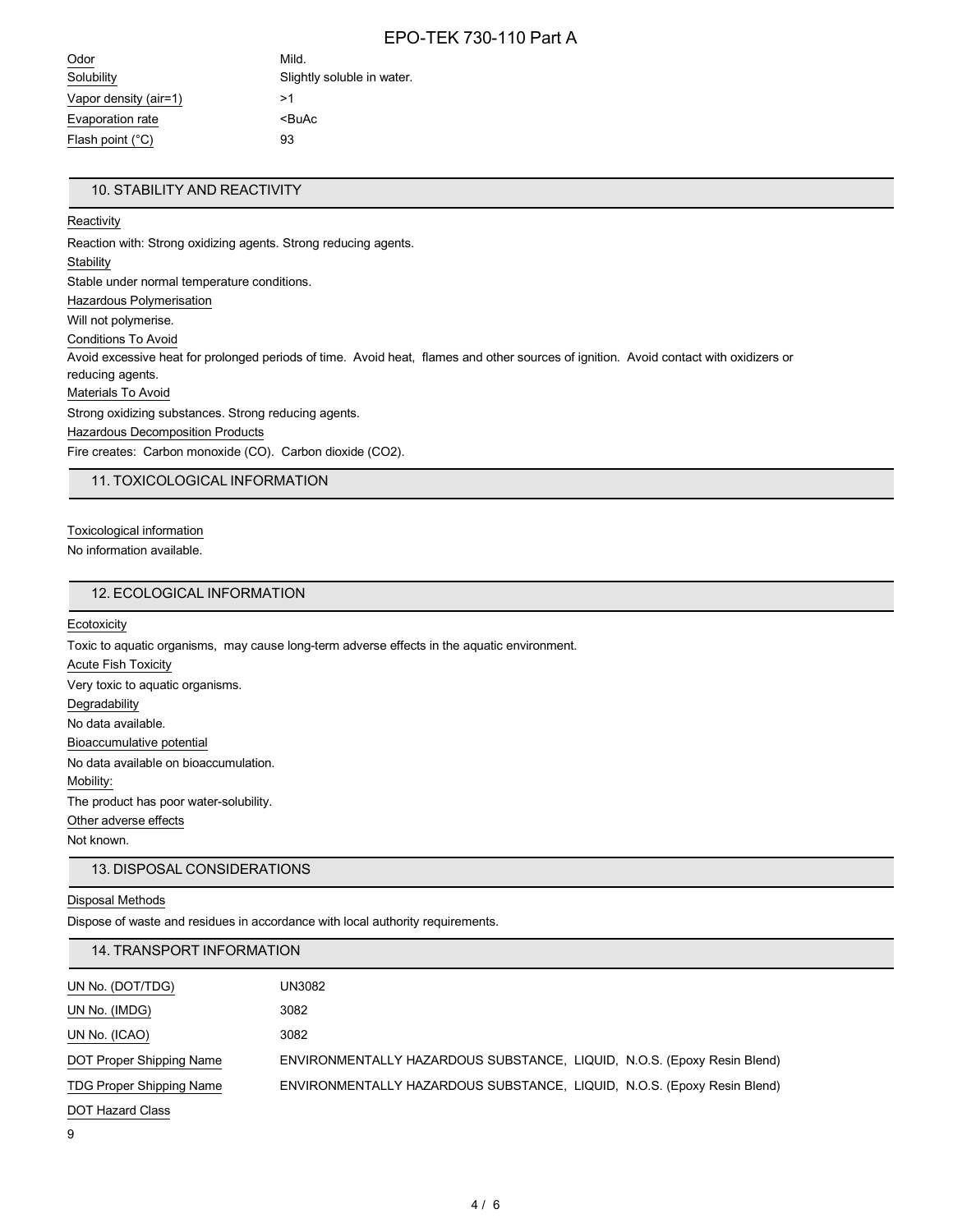| <b>DOT Hazard Label</b> |   |
|-------------------------|---|
| Class 9                 |   |
| <b>TDG Class</b>        | 9 |
| TDG Label(s)            | 9 |
| <b>IMDG Class</b>       | 9 |
| <b>ICAO Class</b>       | 9 |
| <b>Transport Labels</b> |   |



| DOT Pack Group                                       | ш |  |
|------------------------------------------------------|---|--|
| <b>IMDG Pack Group</b>                               | ш |  |
| Air Pack Group                                       | ш |  |
| Environmentally Hazardous Substance/Marine Pollutant |   |  |



EMS F-A, S-F

### 15. REGULATORY INFORMATION

### US Federal Regulations

#### SARA Section 302 Extremely Hazardous Substances Tier II Threshold Planning Quantities

None of the ingredients are listed.

### CERCLA/Superfund, Hazardous Substances/Reportable Quantities (EPA)

None of the ingredients are listed.

SARA Extremely Hazardous Substances EPCRA Reportable Quantities

None of the ingredients are listed.

SARA 313 Emission Reporting

None of the ingredients are listed.

CAA Accidental Release Prevention

None of the ingredients are listed.

OSHA Highly Hazardous Chemicals

None of the ingredients are listed.

### US State Regulations

California Proposition 65 Carcinogens and Reproductive Toxins

None of the ingredients are listed. California Air Toxics "Hot Spots" (A-I) None of the ingredients are listed. California Air Toxics "Hot Spots" (A-II) None of the ingredients are listed. Massachusetts "Right To Know" List None of the ingredients are listed. Rhode Island "Right To Know" List None of the ingredients are listed.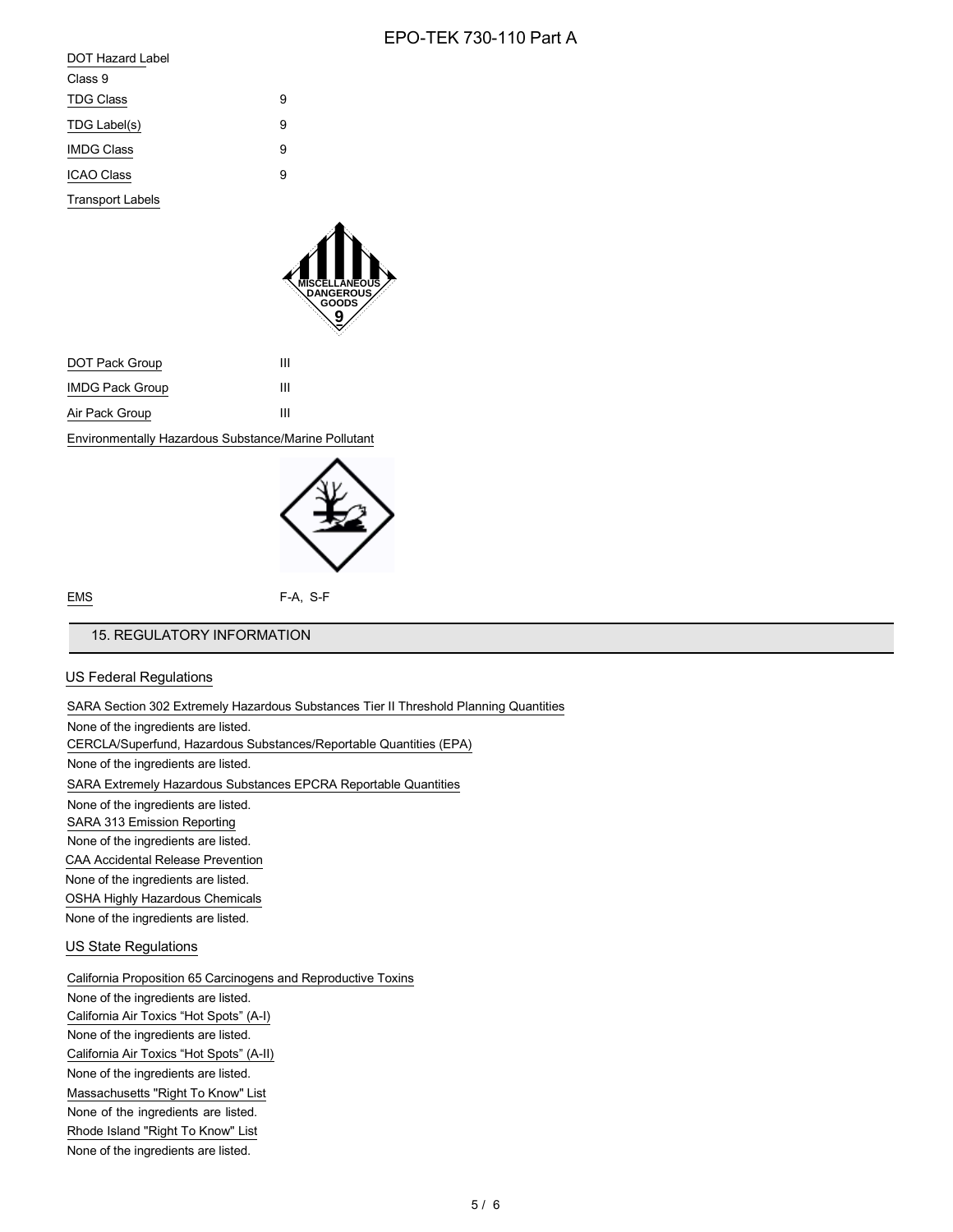Minnesota "Right To Know" List None of the ingredients are listed. New Jersey "Right To Know" List None of the ingredients are listed. Pennsylvania "Right To Know" List None of the ingredients are listed.

### International Inventories

EU - EINECS/ELINCS At least one ingredient is not listed. Canada – DSL/NDSL All ingredients are listed or exempt. US - TSCA All ingredients are listed or exempt. US – TSCA 12(b) Export Notification None of the ingredients are listed. Australia - AICS All ingredients are listed or exempt. Japan – MITI At least one ingredient is not listed. Korea - KECI All ingredients are listed or exempt. China - IECSC All ingredients are listed or exempt. Philippines – PICCS All ingredients are listed or exempt.

### 16. OTHER INFORMATION

Revision Date 05/21/2015 Revision 1

Disclaimer

Information contained in this publication or as otherwise supplied to Users is believed to be accurate and is given in good faith, but it is for the Users to satisfy themselves of the suitability of the product for their own particular purpose. Epoxy Technology, Inc. gives no warranty as to the fitness of the product for any particular purpose and any implied warranty or condition (statutory or otherwise) is excluded except to the extent that exclusion is prevented by law. Epoxy Technology, Inc. accepts no liability for loss or damage (other than that arising from death or personal injury caused by defective product, if proved), resulting from reliance on this information. Freedom under Patents, Copyright and Designs cannot be assumed.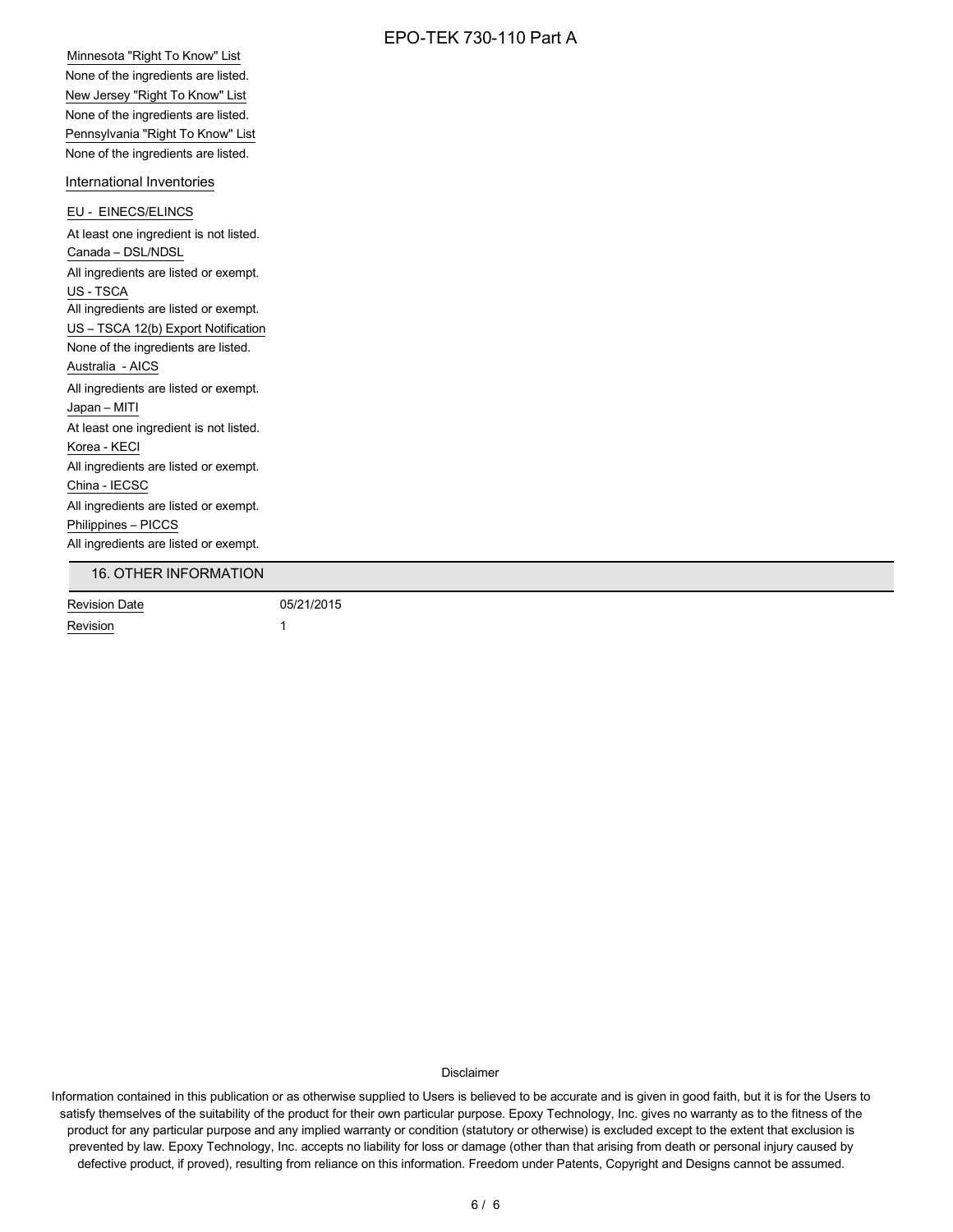

# SAFETY DATA SHEET EPO-TEK 730-110 Part B

# 1. IDENTIFICATION

| <b>Product Name</b>        | EPO-TEK 730-110 Part B                                                                                                                |  |
|----------------------------|---------------------------------------------------------------------------------------------------------------------------------------|--|
| Product No.                | EPO-TEK 730-110 Part B                                                                                                                |  |
| Identified uses            | Adhesive.                                                                                                                             |  |
| Supplier                   | Epoxy Technology, Inc.<br>14 Fortune Drive<br>Billerica, MA 01821<br><b>USA</b><br>www.epotek.com<br>(978) 667-3805<br>(978) 663-9782 |  |
| <b>Emergency Telephone</b> | (800) 255-3924                                                                                                                        |  |

# 2. HAZARD(S) IDENTIFICATION

| Appearance                      | Liquid                        |                                                                            |
|---------------------------------|-------------------------------|----------------------------------------------------------------------------|
| Color                           | Yellowish                     |                                                                            |
| Odor                            | Mild.                         |                                                                            |
| <b>GHS Pictogram</b>            |                               |                                                                            |
|                                 |                               |                                                                            |
|                                 |                               |                                                                            |
|                                 |                               |                                                                            |
|                                 |                               |                                                                            |
|                                 |                               |                                                                            |
|                                 |                               |                                                                            |
|                                 |                               |                                                                            |
| Signal Word                     | Warning                       |                                                                            |
| <b>Hazard Statements</b>        |                               |                                                                            |
|                                 | H315                          | Causes skin irritation.                                                    |
|                                 | H317                          | May cause an allergic skin reaction.                                       |
|                                 | H319                          | Causes serious eye irritation.                                             |
| <b>Precautionary Statements</b> |                               |                                                                            |
|                                 | P280                          | Wear protective gloves/protective clothing/eye protection/face protection. |
|                                 | P305+351+338                  | IF IN EYES: Rinse cautiously with water for several minutes. Remove        |
|                                 |                               | contact lenses, if present and easy to do. Continue rinsing.               |
|                                 | P313                          | Get medical advice/attention.                                              |
|                                 | P501                          | Dispose of contents/container in accordance with local regulations.        |
|                                 |                               |                                                                            |
| <b>GHS Classification</b>       |                               |                                                                            |
|                                 | Physical and Chemical Hazards | Not classified.                                                            |
|                                 | Human health                  | Skin Irrit. 2 - H315; Eye Irrit. 2 - H319; Skin Sens. 1 - H317             |

# Inhalation

Irritating to respiratory system. Ingestion May cause discomfort if swallowed. Skin Contact Irritating to skin. Eye Contact Irritating to eyes.

Environment Not classified.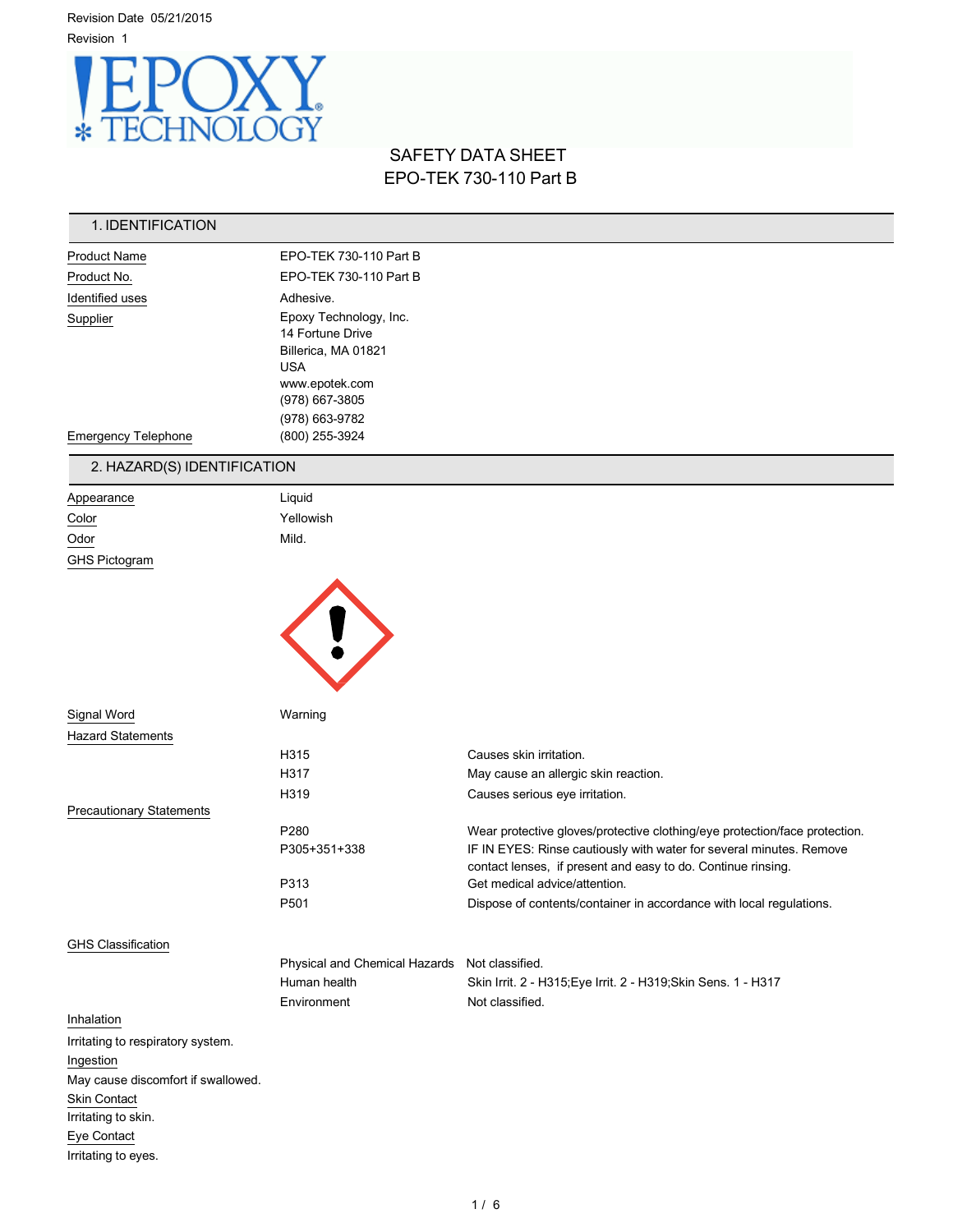# 3. COMPOSITION/INFORMATION ON INGREDIENTS

Curing Agent 5-10%

CAS No.: Proprietary EC No.: Proprietary

GHS Classification

Acute Tox. 4 - H312; Skin Corr. 1B - H314; Skin Sens. 1 - H317; Aquatic Chronic 3 - H412

Polyamide Resin 60-100%

CAS No.: Proprietary EC No.: Proprietary

GHS Classification

Skin Irrit. 2 - H315; Eye Irrit. 2 - H319; Skin Sens. 1 - H317

# 4. FIRST-AID MEASURES

#### Description of first aid measures

Inhalation

Move the exposed person to fresh air at once. Rinse nose and mouth with water. Get medical attention if any discomfort continues. Ingestion

NEVER MAKE AN UNCONSCIOUS PERSON VOMIT OR DRINK FLUIDS! Rinse mouth thoroughly. Get medical attention if any

discomfort continues.

Skin Contact

Remove affected person from source of contamination. Remove contaminated clothing. Wash the skin immediately with soap and water. Get medical attention if irritation persists after washing.

Eye Contact

Remove victim immediately from source of exposure. Make sure to remove any contact lenses from the eyes before rinsing. Promptly wash eyes with plenty of water while lifting the eye lids. Continue to rinse for at least 15 minutes and get medical attention.

### Most important symptoms and effects, both acute and delayed

Inhalation

Inhalation of dusts during cutting, grinding or sanding of this product may cause irritation of the respiratory tract.

Ingestion

May cause discomfort if swallowed. Skin Contact

Skin irritation. Allergic rash.

Eye Contact

Irritating and may cause redness and pain.

Indication of any immediate medical attention and special treatment needed

#### Notes To The Physician

Treat Symptomatically.

### 5. FIRE-FIGHTING MEASURES

Flash point (°C) >185

Extinguishing Media

Fire can be extinguished using: Dry chemicals. Foam. Carbon dioxide (CO2).

Hazardous combustion products

Thermal decomposition or combustion may liberate carbon oxides and other toxic gases or vapors.

Special Fire Fighting Procedures

Avoid breathing fire vapors. Water spray should be used to cool containers.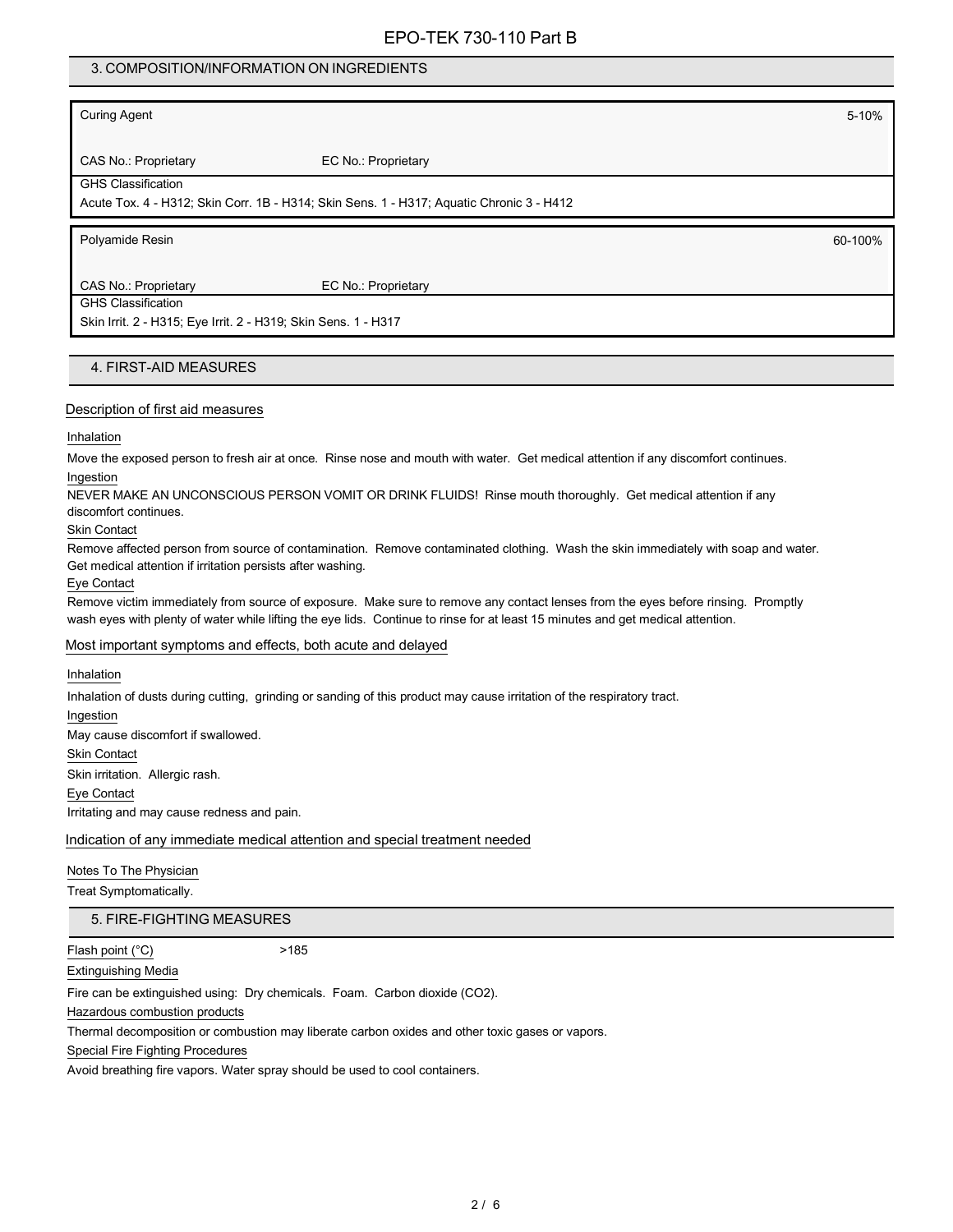### Self-contained breathing apparatus and full protective clothing must be worn in case of fire.

### 6. ACCIDENTAL RELEASE MEASURES

#### Personal Precautions

Wear protective clothing as described in Section 8 of this material safety data sheet.

Environmental Precautions

Avoid release to the environment.

#### Spill Clean Up Methods

Stop leak if possible without risk. Absorb in vermiculite, dry sand or earth and place into containers. Flush with plenty of water to clean spillage area. Do not contaminate water sources or sewer.

#### Reference to other sections

For personal protection, see section 8.

#### 7. HANDLING AND STORAGE

#### **Handling**

Avoid spilling, skin and eye contact. Do not eat, drink or smoke when using the product. Observe good chemical hygiene practices. Provide good ventilation.

Storage

Store at moderate temperatures in dry, well ventilated area. Keep container tightly sealed when not in use.

Storage Class

Chemical storage.

Specific end use(s)

The identified uses for this product are detailed in Section 1.2.

8. EXPOSURE CONTROLS/PERSONAL PROTECTION

#### Protective Equipment



Engineering Measures

Provide adequate general and local exhaust ventilation.

Respiratory Equipment

If ventilation is insufficient, suitable respiratory protection must be provided.

Hand Protection

Use protective gloves made of: Impermeable material.

Eye Protection

Wear goggles/face shield.

Other Protection

Wear appropriate clothing to prevent any possibility of skin contact.

#### Hygiene Measures

DO NOT SMOKE IN WORK AREA! Wash hands at the end of each work shift and before eating, smoking and using the toilet. Wash promptly if skin becomes wet or contaminated. Promptly remove any clothing that becomes contaminated. When using do not eat, drink or smoke.

### 9. PHYSICAL AND CHEMICAL PROPERTIES

| Appearance                | Liquid                     |
|---------------------------|----------------------------|
| Color                     | Yellowish                  |
| Odor                      | Mild.                      |
| Solubility                | Slightly soluble in water. |
| Vapor density (air=1)     | >1                         |
| Evaporation rate          | <buac< td=""></buac<>      |
| Flash point $(^{\circ}C)$ | >185                       |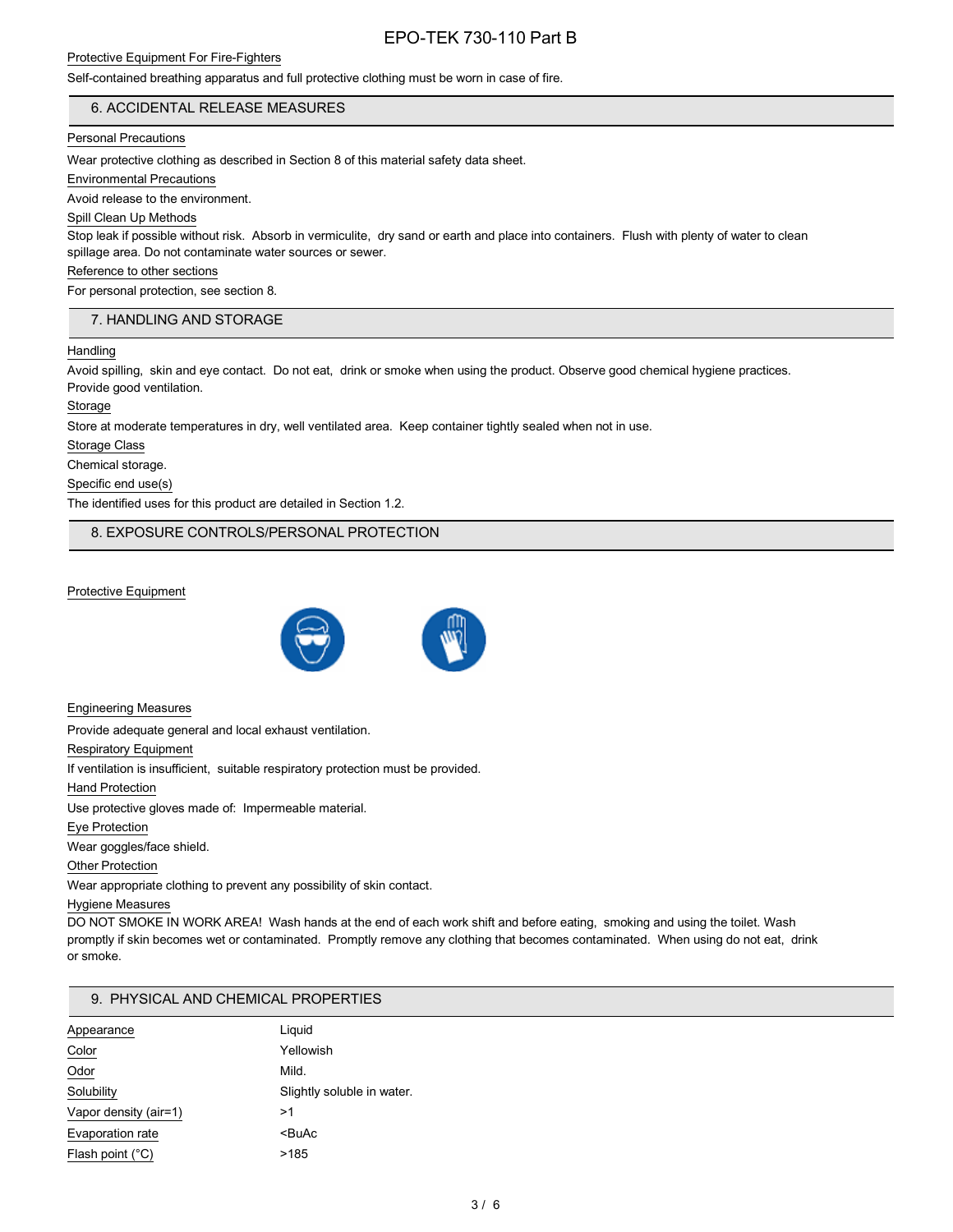# 10. STABILITY AND REACTIVITY

**Reactivity** Reaction with: Strong oxidizing agents. Strong reducing agents. **Stability** Stable under normal temperature conditions. Hazardous Polymerisation Will not polymerise. Conditions To Avoid Avoid excessive heat for prolonged periods of time. Materials To Avoid Strong oxidizing substances. Strong reducing agents. Hazardous Decomposition Products In case of fire, toxic gases (CO, CO2, NOx) may be formed.

#### 11. TOXICOLOGICAL INFORMATION

Toxicological information

No information available.

#### 12. ECOLOGICAL INFORMATION

#### **Ecotoxicity**

There are no data on the ecotoxicity of this product. Acute Toxicity - Fish Not available. **Degradability** No data available. Bioaccumulative potential No data available on bioaccumulation. Mobility: The product has poor water-solubility. Other adverse effects Not known.

# 13. DISPOSAL CONSIDERATIONS

#### Disposal Methods

Dispose of waste and residues in accordance with local authority requirements.

# 14. TRANSPORT INFORMATION

| Road Transport Notes | Not Classified  |
|----------------------|-----------------|
| Rail Transport Notes | Not classified. |
| Sea Transport Notes  | Not classified. |
| Air Transport Notes  | Not classified. |
| Transport Labels     |                 |

No transport warning sign required.

# 15. REGULATORY INFORMATION

#### US Federal Regulations

SARA Section 302 Extremely Hazardous Substances Tier II Threshold Planning Quantities

None of the ingredients are listed.

CERCLA/Superfund, Hazardous Substances/Reportable Quantities (EPA)

None of the ingredients are listed.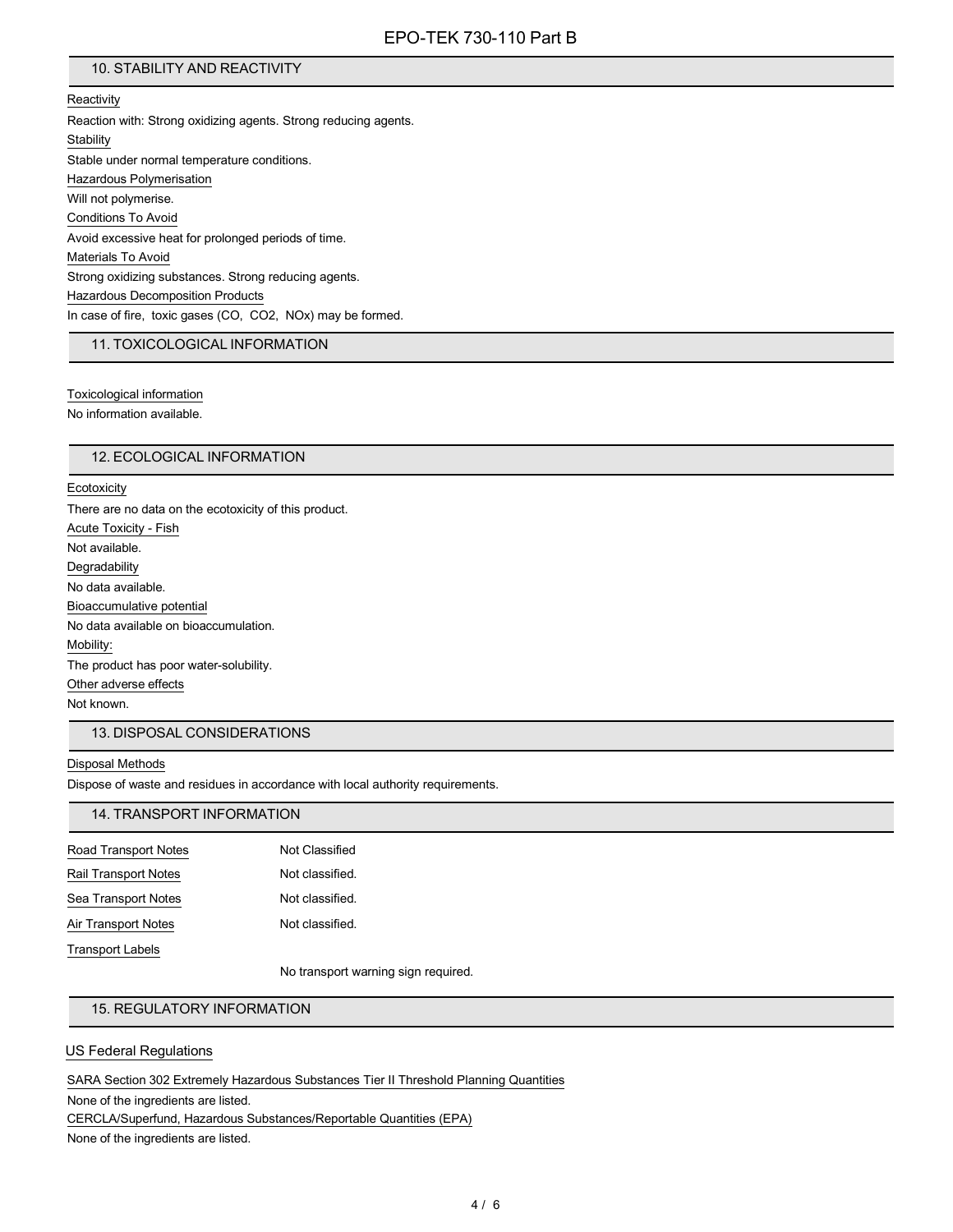SARA Extremely Hazardous Substances EPCRA Reportable Quantities

None of the ingredients are listed. SARA 313 Emission Reporting None of the ingredients are listed. CAA Accidental Release Prevention None of the ingredients are listed. OSHA Highly Hazardous Chemicals None of the ingredients are listed.

#### US State Regulations

California Proposition 65 Carcinogens and Reproductive Toxins None of the ingredients are listed. California Air Toxics "Hot Spots" (A-I) None of the ingredients are listed. California Air Toxics "Hot Spots" (A-II) None of the ingredients are listed. Massachusetts "Right To Know" List The following ingredients are listed. Curing Agent Rhode Island "Right To Know" List None of the ingredients are listed. Minnesota "Right To Know" List None of the ingredients are listed. New Jersey "Right To Know" List The following ingredients are listed. Curing Agent Pennsylvania "Right To Know" List The following ingredients are listed. Curing Agent International Inventories EU - EINECS/ELINCS At least one ingredient is not listed. Canada – DSL/NDSL All ingredients are listed or exempt. US - TSCA All ingredients are listed or exempt. US – TSCA 12(b) Export Notification None of the ingredients are listed. Australia - AICS All ingredients are listed or exempt. Japan – MITI The following ingredients are listed. Curing Agent Korea - KECI All ingredients are listed or exempt. China - IECSC All ingredients are listed or exempt. Philippines – PICCS All ingredients are listed or exempt. 16. OTHER INFORMATION

Revision Date 05/21/2015 Revision 1